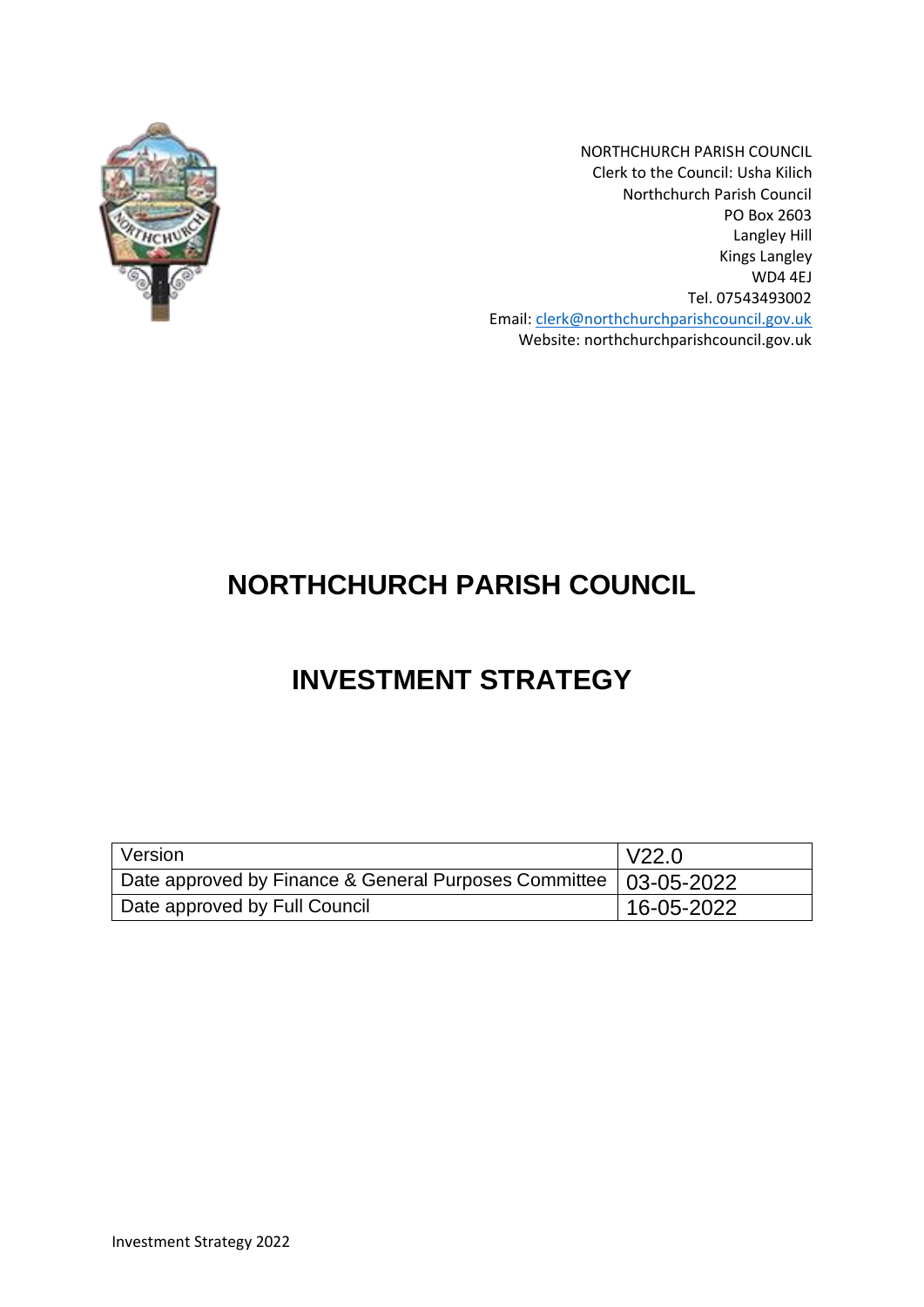## **1.0 Introduction**

1.1 Northchurch Parish Council acknowledges the importance of prudently investing the temporarily surplus funds held on behalf of the community.

1.2 This strategy has been prepared in accordance with the Guidance on Local Government Investments  $3^{rd}$  Edition ('the Guidance'), issued under section 15(1)(a) of the Local Government Act 2003.

1.3 The Guidance states:

a) Where a town or parish council expects its investments at any time during a financial year to exceed £100,000, the Guidance should apply in relation to that year.

b) Where a town or parish council expects its investments at any time during a financial year to exceed £10,000 but not £100,000, it should decide on the extent, if any, to which it would be reasonable to have regard to the Guidance in relation to that year.

c) Where a town or parish council expects its investments at any time during a financial year not to exceed £10,000, no part of the Guidance need be treated as applying in relation to that year.

1.4 Northchurch Parish Council expects its investments during the 2022/23 financial year to exceed £100,000 and therefore has agreed to apply the Guidance as set out below.

## **2.0 Definitions**

2.1 The following definition of terms apply:

2.1.1 **Investment** covers all of the financial assets of a local authority as well as other non-financial assets that the organisation holds primarily or partially to generate a profit; for example, investment property portfolios. This may therefore include investments that are not managed as part of normal treasury management processes or under treasury management delegations. For the avoidance of doubt, the definition of an investment also covers loans made by a local authority to one of its wholly-owned companies or associates, to a joint venture, or to a third party. The term does not include pension funds or trust fund investments, which are subject to separate regulatory regimes and therefore are not covered by this guidance.

2.1.2 A credit rating agency is one of the following:

- Standard and Poor's
- Moody's Investors Service Ltd;
- Fitch Ratings Ltd

2.1.3 A loan is a written or oral agreement where a local authority temporarily transfers cash to a third party, joint venture, subsidiary or associate who promises to return it according to the terms of the agreement, normally with interest. This definition does not include a loan to another local authority, which is classified as a specified investment.

## **3.0 Investment Objectives**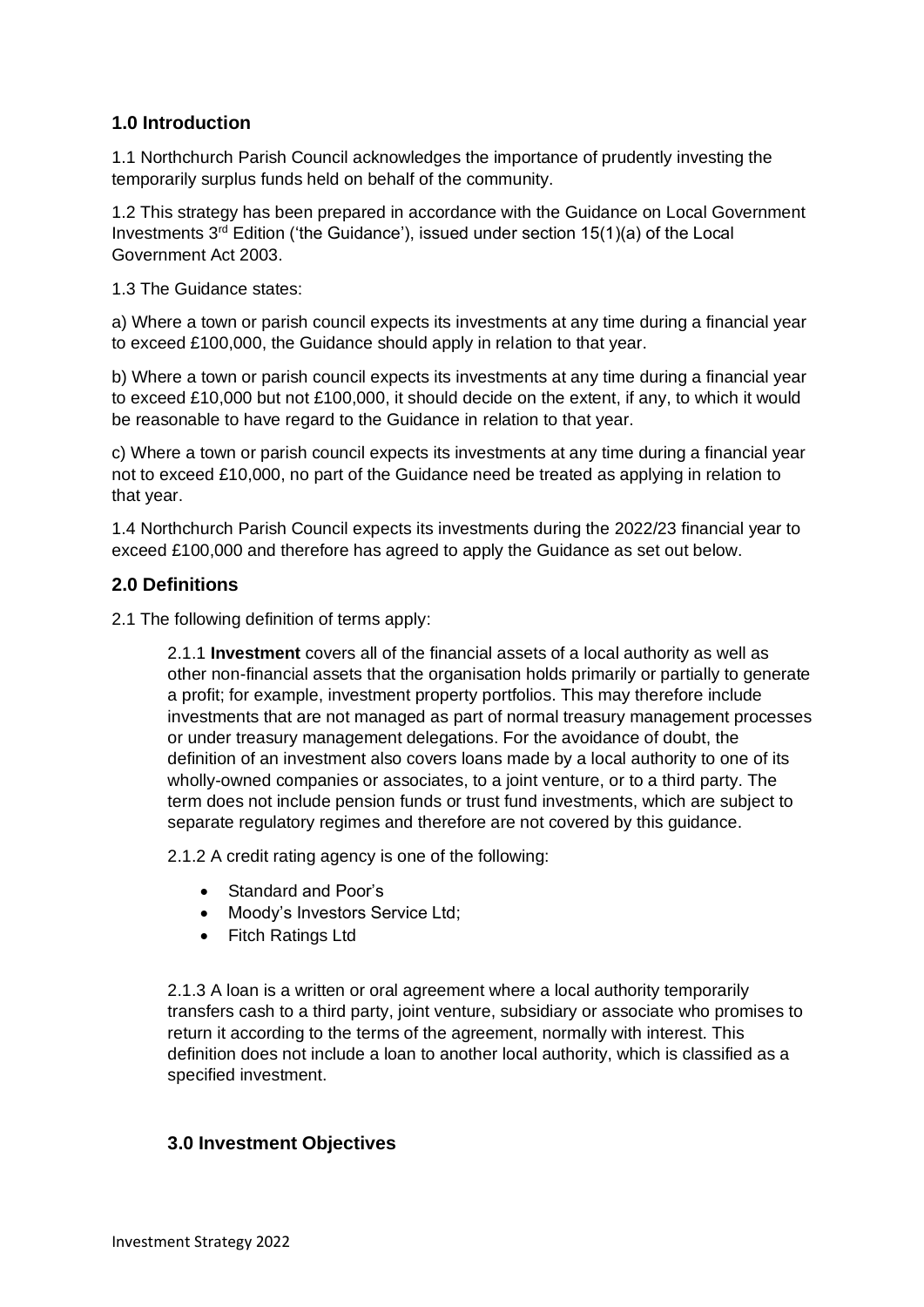3.1 Investments made by the council can be classified into one of two main categories:

- Investments held for treasury management purposes: and
- Other investments

3.2 In 2022/23 the council investments will only be held for treasury management purposes.

3.3 The council's investment priorities are:

1) the security of its reserves;

2) the liquidity of its investments

3.4 The council will aim to achieve the optimum return on its investments commensurate with proper levels of security and liquidity being maintained.

3.5 All investments will be made in sterling and, as a minimum, surplus funds will be aggregated in an interest-bearing account.

3.6 The Government maintains that borrowing of monies purely to invest, or to lend and make a return, is unlawful and this council will not engage in such activity.

### **4.0 Security of Investments**

4.1 Financial investments can fall into one of three categories:

- Specified Investments;
- Loans; and
- Other non-specified investments

#### 4.2 Specified Investments

4.2.1 An investment is a specified investment if all of the following apply:

• The investment is denominated in sterling and any payments or repayments in the respect of the investment are payable only in sterling.

• The investment is not a long-term investment. This means that the local authority has contractual right to repayment within 12 months, either because that is the expiry term of the investment or through a nonconditional option.

• The making of the investment is not defined as capital expenditure by virtue of Regulation 25(1)(d) of the Local Authorities (Capital Finance and Accounting) (England) Regulations 2003 [as amended].

• The investment is made with a body or in an investment scheme described as high quality or with one of the following bodies:

- i. The United Kingdom Government;
- ii. A local authority in England or Wales (as defined in section 23 of the 2003 Act) or a similar body in Scotland or Northern Ireland; or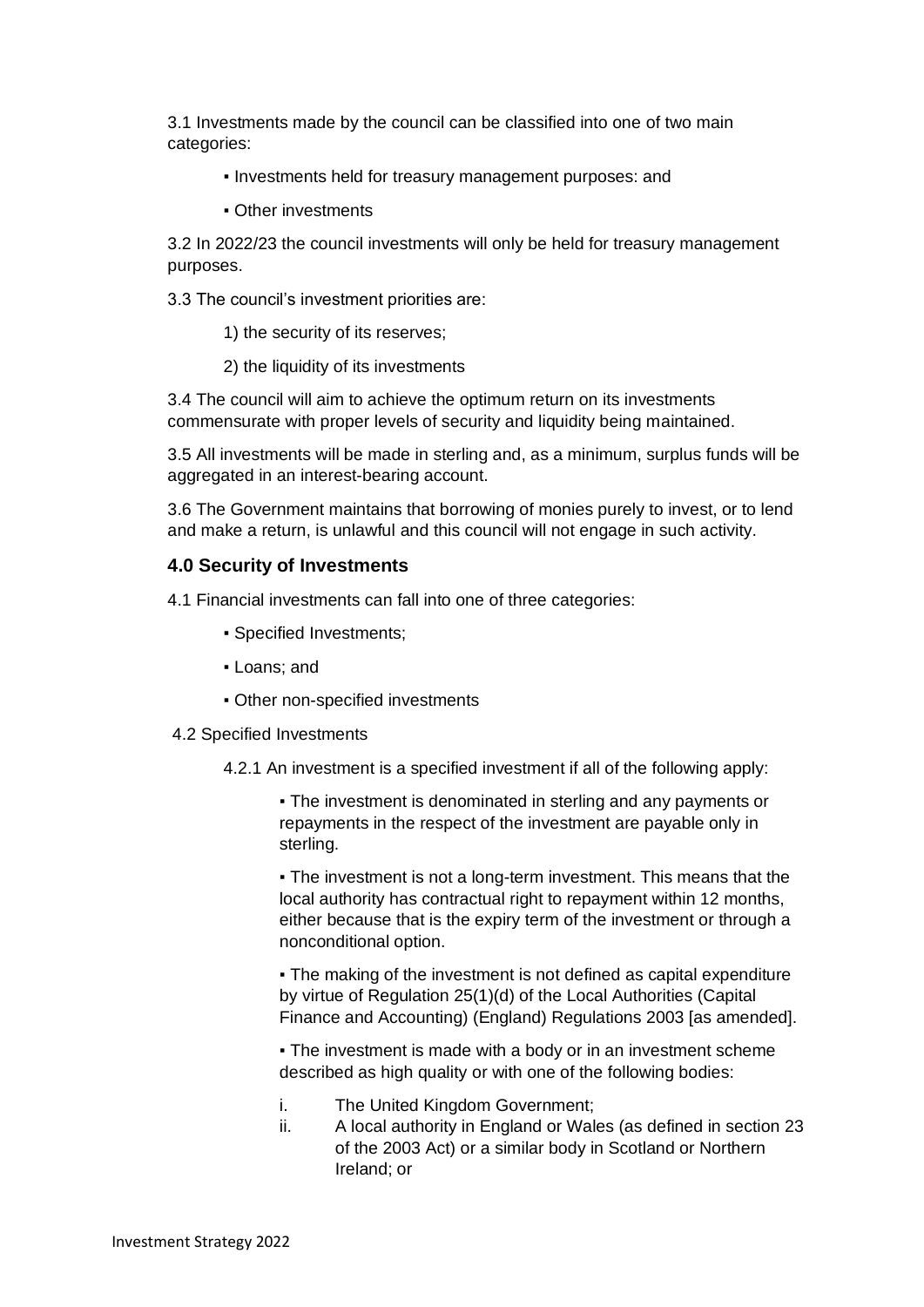iii. A parish council or community council.

4.2.2 For the prudent management of its treasury balances, maintaining sufficient levels of security and liquidity, the council will use:

▪ UK banks and UK building societies;

▪ Public Bodies (including the UK Government and local authorities);

▪ UK FCA regulated qualifying money market funds with a triple A rating.

#### 4.3 Loans

4.3.1 The council may choose to make loans to local enterprises, local charities, wholly owned companies and joint ventures as part of a wider strategy for local economic growth.

4.3.2 Such loans will conform with the strategy if:

▪ Total financial exposure to this type of loan is proportionate;

• The council has used an allowed "expected credit loss" model for loans and receivables as set out in International Financial Reporting Standard (IFRS) 9 Financial Instruments as adopted by proper practices to measure the credit risk of their loan portfolio;

• The council has appropriate credit control arrangements to recover overdue repayments in place; and

• The council has formally agreed the total level of loans by type that it is willing to make and their total loan book is within their self-assessed limit.

4.3.3 No provision has been made to make loans. Any such decision would require the approval of full council.

#### 4.4 Non-specified investments

3.3.1 Non-specified investments are usually for longer periods (i.e. more than one year) and with bodies that are not highly credit-rated.

3.3.2 Specified investments are included in the Investment Strategy for the council, National and International Investments in medium to low risk funds.

#### **5.0 Liquidity of Investments**

5.1 The Parish Clerk (as Responsible Finance Officer) in consultation with the Finance and General Purposes (F&GP) Committee of Northchurch Parish Council (or Full Parish Council) will determine the maximum periods for which funds may prudently be committed so as not to compromise liquidity.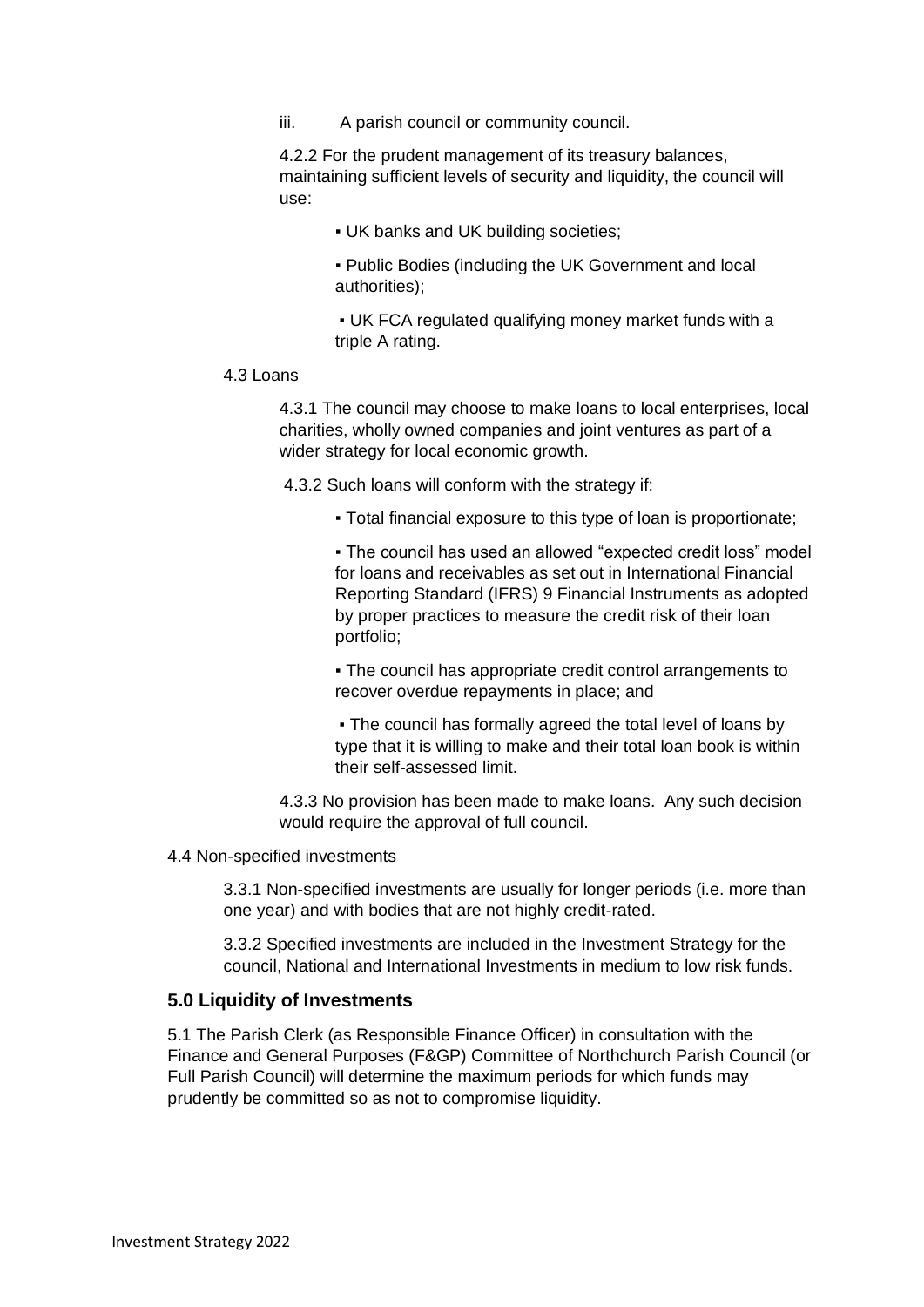## **6.0 Long Term Investments**

6.1 Long term investments shall be defined as greater than one year. The council will use the same criteria for assessing long term investment as identified above for specified investments.

6.2 The council does not hold any long-term investments.

## **7.0 Risk Assessment**

7.1 The Parish Council's reserves are covered by the Financial Services Compensation Scheme up to the deposit limits of the scheme and must therefore be carefully managed to mitigate the risk of losses.

7.2 The council will only invest in institutions of "high credit quality" as set out in section 3.2 of this strategy. Investments will be spread over different providers where appropriate to minimise risk.

7.3 The council will monitor the risk of loss on investments by reference to credit ratings. The council will also have regard for the general economic and political environment in which institutions operate. This will be done on quarterly basis.

7.4 The investment position will be reviewed monthly by the Responsible Financial Officer and reported to the Finance and General Purposes Committee and full Council as part of the regular monthly financial report.

7.5 The council does not employ, in-house or externally, any financial advisors but will rely on information which is publicly available.

## **8.0 Use of Investment Managers**

8.1 If external investment managers are used, they will be contractually required to comply with this strategy.

## **9.0 Investment Approval**

9.1 The Finance & General Purposes Committee has the delegated authority to consider and recommend any short-term investments, in accordance with the Annual Investment Strategy, subject to the final approval of the investment provider by the Full Parish Council. All resolutions relating to investments will be noted in the minutes of meetings.

9.2 Any decision on loan activity may only be approved by the full council and noted in the minutes of the meeting.

### **10.0 Investment Reports**

10.1 The Responsible Financial Officer will include a report on investment activity in the monthly financial report for each F&GP Committee meeting, As is the practise, this report will be reviewed at full council at their meeting.

10.2 The Guidance requires councils to develop quantitative indicators to assess the councils risk exposure as a result of its investment decisions. The Responsible Financial Officer will produce these indicators quarterly based upon the recommendations of the Guidance.